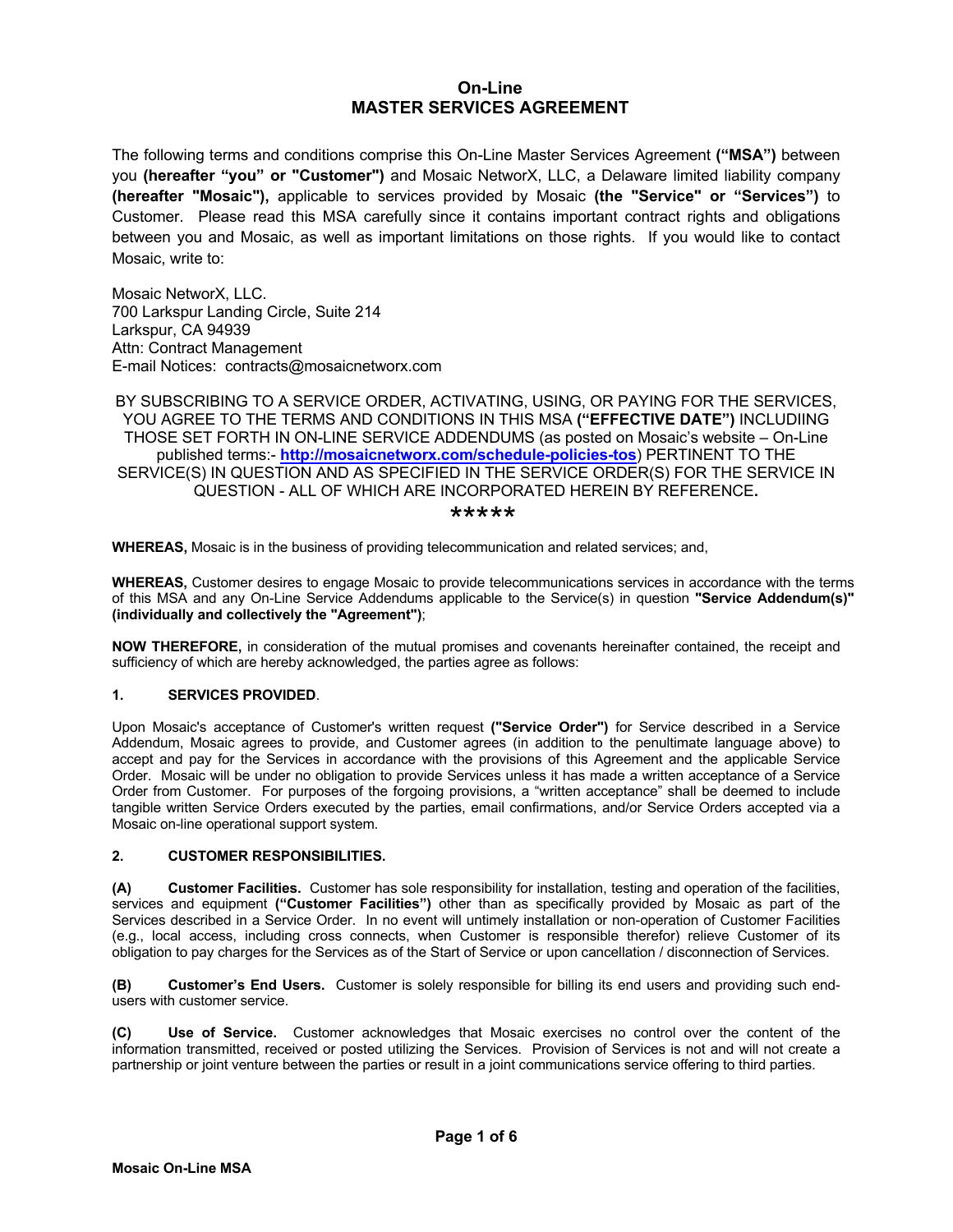**(D) Acceptable Use Policy.** Mosaic does not allow the use of the Services for unlawful purposes; the purpose of SPAM or MASS-MAILING; or, other uses in violation of the Mosaic Acceptable Use Policy **("AUP")** posted on Mosaic's website **http://mosaicnetworx.com/schedule-policies-tos .**

# **3. WARRANTIES.**

**(A) Warranties by Customer.** Customer represents and warrants that services, products, materials, data, and information used by Customer in connection with this Agreement as well as Customer's and its end-users', if any, use of Services do not violate applicable laws or regulations. In the event of any breach or reasonably anticipated breach of the foregoing warranty, Mosaic will have the right (with reasonable notice under the circumstances) to suspend any related Services if deemed necessary by Mosaic to prevent use of the Services in breach of the forgoing warranty or harm to Mosaic and/or its supplier facilities.

**(B) Warranties by Mosaic.** Mosaic represents and warrants that the Services will be provided in accordance with prevailing telecommunications common carrier industry standards, governmental regulations and sound business practices **(hereafter the "Technical Standards")**. Mosaic does not warrant that the Services will be uninterrupted, error-free, or completely secure. Mosaic will use reasonable efforts under the circumstances to remedy any errors, delays or interruption in the Services **("Defect[s]")**. EXCEPT AS EXPRESSLY STATED HEREIN, MOSAIC MAKES NO WARRANTY TO CUSTOMER OR ANY OTHER PERSON OR ENTITY, WHETHER EXPRESS, IMPLIED OR STATUTORY, AS TO THE DESCRIPTION, QUALITY, MERCHANTABILITY, COMPLETENESS, OR FITNESS FOR A PARTICULAR USE OR PURPOSE OF ANY OF THE SERVICES PROVIDED UNDER THIS AGREEMENT.

**(C) Warranties of Both Parties.** To the extent when required by applicable law, each party acknowledges that it is responsible for and warrants to the other that it has obtained and will maintain, at its own cost, all licenses, approvals and other authorizations necessary or appropriate for the provision and/or (when applicable) the resale of Services, and shall respectively provide, use or resell the Services, as the case may be, in compliance with applicable laws, rules and regulations.

# **4. CREDIT; CREDITWORTHINESS.**

**(A) Credit**. Customer's execution of this MSA signifies Customer's acceptance of Mosaic's initial and continuing credit approval procedures and policies, including, but not limited to credit provisions, if any, set forth in any Service Addendum as-well-as a cash security deposit from Customer if requested by Mosaic in an amount determined in the sole discretion of Mosaic equal to at least one (1) month of the reasonably determinable monthly charges for the Services. Mosaic reserves the right to withhold initiation or full implementation of any or all Services pending Mosaic's initial satisfactory credit review and approval thereof, which may be conditioned upon terms specified by Mosaic. Mosaic further reserves the right to modify its requirements, if any, with respect to any security or other assurance provided by Customer for payments due hereunder in light of Customer's actual usage when compared to projected usage levels upon which any prior security or assurance requirement was based.

**(B) Creditworthiness.** If at any time there is a material adverse change in Customer's creditworthiness, as determined by Mosaic in its sole discretion, then in addition to any other remedies available to Mosaic, Mosaic may elect, in its sole discretion, to exercise one or more of the following remedies: **(i)** delay or withhold the Start of Service for Services; **(ii)** suspend Services pursuant to a Suspension Notice; **(iii)** decline to accept a Service Order or other requests from Customer to provide Services; and/or **(iv)** condition its provision of Services or acceptance of a Service Order on Customer's assurance of payment which shall be a deposit in accordance Section 4(A).

# **5. TERM; TERMINATION.**

**(A) Term.** This Agreement will be effective as of the Effective Date and shall continue in full force and effect for a period which will be the longer of **(i)** one (1) year following the Effective Date, or **(ii)** until the termination or expiration of all Services provided to Customer by Mosaic pursuant to the Agreement.

**(B) Termination of MSA.** Mosaic will have the right to terminate this MSA if Customer breaches any material term or condition of the Agreement or the AUP and fails to cure such breach as specifically provided for with respect to such breach or if no specific time period is provided for, then within thirty (30) days after receipt of written notice of the breach. Either party may terminate this MSA if: **(i)** the other party becomes the subject of a voluntary petition in bankruptcy or any voluntary proceeding relating to insolvency, receivership, liquidation, or composition for the benefit of creditors; or **(ii)** the other party becomes the subject of an involuntary petition in bankruptcy or any involuntary proceeding relating to insolvency, receivership, liquidation, or composition for the benefit of creditors, if such petition or proceeding is not dismissed within sixty (60) days of filing.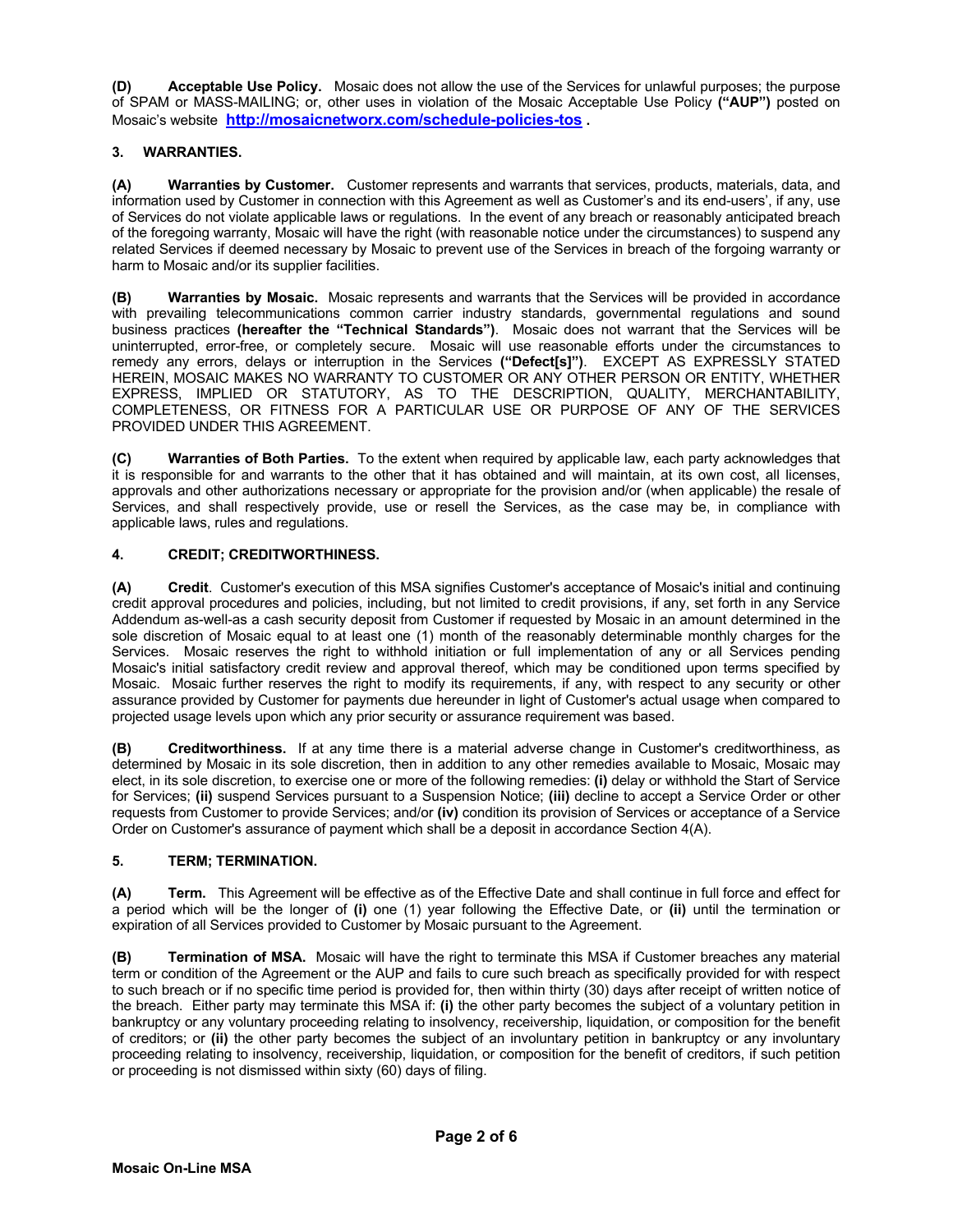**(C) Effect of Termination of MSA.** Upon the effective date of termination of the MSA pursuant to Section 5(B): **(i)** Mosaic may immediately cease providing Services and terminate the Service Addendum(s) hereto and **(ii)** any and all payment obligations of Customer under the Agreement will become due and payable in accordance with the terms of the Agreement.

**Survival of Terms.** In the event of any termination of this MSA, the terms and provisions contained herein that by their sense and context are intended to survive the performance thereof by the parties hereto shall so survive the termination hereof, including without limitation the provisions for indemnification, proprietary information and the making of any payments by Customer due under the terms of the Agreement.

# **6. LIMITED LIABILITY; GENERAL INDEMNITY.**

**(A) Limited Liability. SUBJECT TO THE PROVISIONS OF SECTION 6(B), IN NO EVENT WILL EITHER PARTY HERETO NOR ANY THIRD PARTY PROVIDER OR OPERATOR OF FACILITIES EMPLOYED IN THE PROVISION OF THE SERVICES BE LIABLE TO THE OTHER PARTY FOR ANY DIRECT, INDIRECT, CONSEQUENTIAL, SPECIAL, ACTUAL, PUNITIVE OR ANY OTHER LOSSES OR DAMAGES, INCLUDING WITHOUT LIMITATION, LOSS OF REVENUE, LOSS OF CUSTOMERS OR CLIENTS, LOSS OF GOODWILL OR LOSS OF PROFITS ARISING IN ANY MANNER FROM THIS MSA AND THE PERFORMANCE OR NONPERFORMANCE OF OBLIGATIONS HEREUNDER.**

**(B) General Indemnity.** In the event parties other than Customer (e.g., Customer's End Users) shall have use of the Services through Customer, then Customer agrees to indemnify, defend and hold Mosaic, its affiliated companies and any third party provider or operator of facilities employed in provision of the Services harmless from and against any and all claims, demands, suits, actions, losses, damages, assessments or payments which those parties may assert arising out of or relating to any Defect in the Services or Mosaic's provision or non-provision of Services under this Agreement. Customer shall also indemnify, defend and hold harmless Mosaic and its affiliated companies from any and all claims, losses, damages, liabilities, judgments, or settlements, including reasonable attorney's fees, costs, and other expenses incurred by Mosaic related to or in connection with Customer's or Customer's end-user(s)' use of the Services or Customer's acts or omissions under this Agreement.

# **7. FORCE MAJEURE.**

**(A) Causes Beyond Control.** If either party's performance of this Agreement or any obligation hereunder (excluding Customer's obligation to pay for Services rendered by Mosaic in accordance with the applicable Service Addendum) is prevented, restricted or interfered with by causes beyond its reasonable control, including but not limited to acts of God, fire, explosion, vandalism, cable cut by a third party, storm or other similar occurrence, any law, order, regulation, direction, action of any government, or any civil or military authority, or by national emergencies, insurrections, riots, wars, strikes, lockouts or work stoppages or other labor difficulties, supplier failures, shortages, breaches or delays, then the affected party shall be excused from such performance on a day to day basis to the extent of such prevention, restriction or interference. Both parties shall use commercially reasonable efforts, under the circumstances, to mitigate or eliminate any adverse effect such event of force majeure may have on its ability to perform its obligations hereunder.

**(B) Period of Non-Performance.** If Mosaic's failure of performance shall be for thirty (30) days or less, then the Services affected thereby shall continue as is but, upon receipt of a Customer request directed to Customer's designated Customer Service Representative, a pro rata credit of any recurring (non-usage based) charges for the affected Services shall be made. If either party's failure of performance is for more than thirty (30) days, then said pro rata credit (if applicable) shall continue, and the affected Services may be canceled by either Customer or Mosaic on thirty (30) days notice without liability other than Customer's liability for payment for Services provided in accordance with the Technical Standards applicable thereto prior to cancellation.

# **8. NOTICES.**

Any notice, approval, request, authorization, direction or other communication under this Agreement, other than those specifically provided for, shall be given in writing and shall be deemed to have been delivered and given for all purposes upon receipt only when sent via e-mail as specifically provided for **or** mailed first class mail, return-receiptrequested, or by nationally/internationally recognized overnight courier service, duly addressed and with proper postage, to the address set forth below or such other address as may be provided by the other party in writing for the purpose of receiving such notices. All non-electronic notices required under this Agreement shall be addressed to the street addresses set forth below **and** copies thereof sent to the e-mail address of the party specified below. Either party may change its specified address(es) by giving notice of such change in accordance herewith.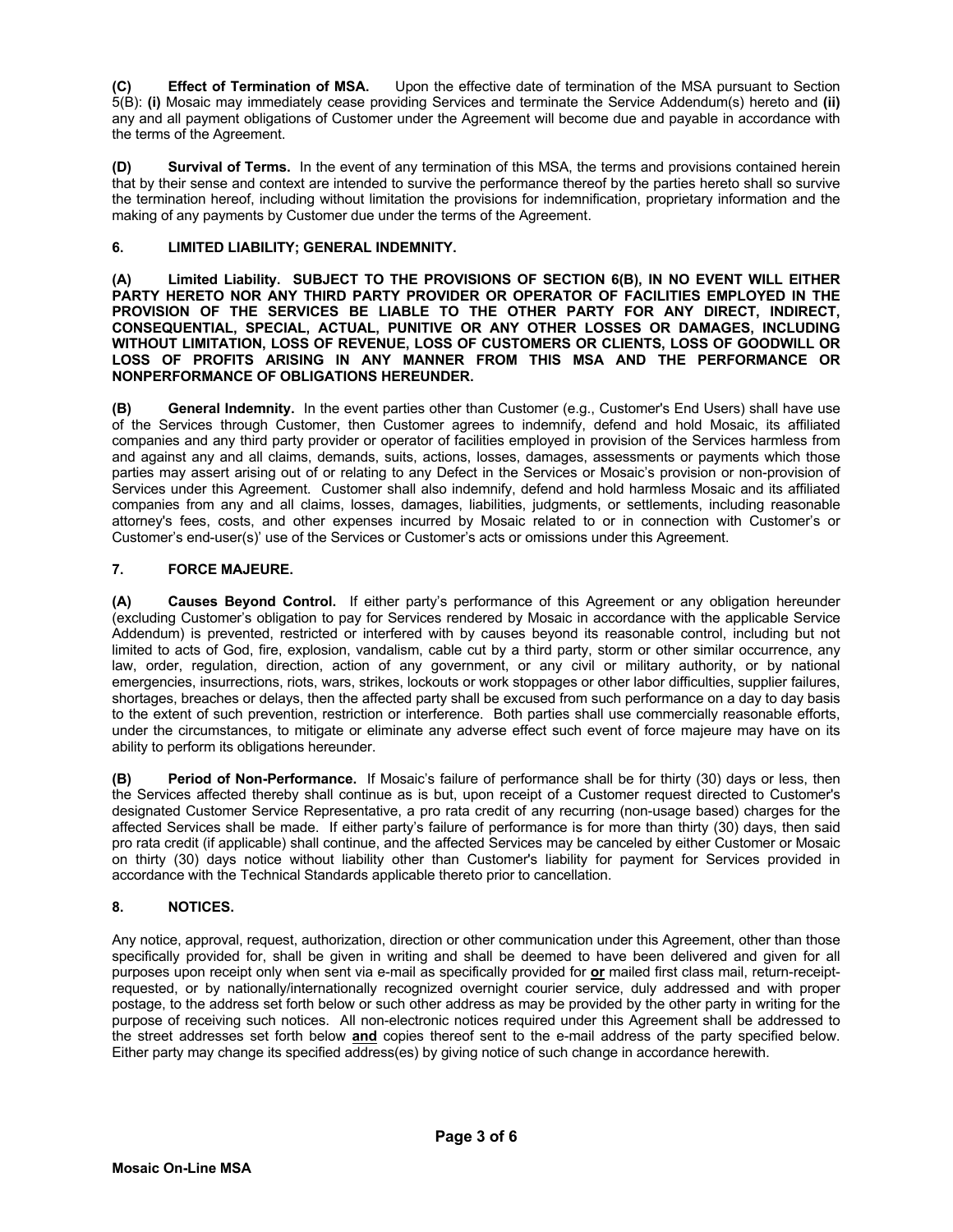**If to Mosaic:** Mosaic NetworX, LLC. 700 Larkspur Landing Circle, Suite 214 Larkspur, CA 94939 Attn: Contract Management Phone: 415 - 877-1460 E-mail Notices: contracts@mosaicnetworx.com

**If to Customer:** At the Billing Address specified in the relevant Service Order or such other Address specifically set forth in a Service Order as a Notice Address for Customer.

#### **9. CONFIDENTIALITY AND USE OF NAME.**

**(A)** The provisions of this Section 9 will be effective as of the Effective Date and remain in full force and effect for a period which will be the longer of **(i)** one (1) year following the Effective Date, or **(ii)** one (1) year from the termination or expiration of all Services provided to Customer by Mosaic hereunder.

**(B)** The parties hereby acknowledge that in the course of the business relationship between them, either party may acquire information regarding the other or its affiliates, its business activities and operations or those of its customers and suppliers and its trade secrets, including, without limitation, the terms of this Agreement to the extent such terms are not posted for publication on the world wide web (i.e., any non-published terms executing in writing between the parties regarding the Service), their respective customer lists, prospective customers, rates, network configuration, traffic volume, financial information, computer software, service, processes, methods, knowledge, research, development or other information of a confidential and proprietary nature **(hereinafter "Confidential Information")**. Each party shall hold the Confidential Information in strict confidence and shall not reveal the Confidential Information, or any portion thereof. The foregoing obligations regarding disclosure of Confidential Information shall not apply, however, to any part of the Confidential Information which: (a) was already in the public domain or which becomes so through no fault of the receiving party; (b) was already known or independently developed by the receiving party; (c) is expressly approved for release by written authorization of the disclosing party; or (d) is disclosed pursuant to any judicial or governmental request, requirement or order provided, however, that the receiving party only makes disclosure to the extent required and prior to making such disclosure, takes all reasonable steps to provide prompt and sufficient notice to the disclosing party, so that the disclosing party may contest such request, requirement or order.

**(C)** Each party agrees not to use the name, service marks or trademarks of the other party, or of any of its affiliated companies, in any advertising, publicity releases or sales presentations, without the other party's written consent and not to take any actions which will in any manner compromise the registered trademarks and/or service marks of the other party or its affiliates.

**(D)** The parties acknowledge that the breach or attempted breach by a party (including its agents or employees) of the provisions of this Section 9, will cause irreparable damage to the other party and the parties agree that the party seeking to enforce its rights under this Section 9 shall be entitled, in additional to all other remedies, to seek injunctive relief in any court of competent jurisdiction to enjoin and restrain the disclosure of Confidential Information and/or unauthorized use or a party's name, and any others so engaged, from violating any of the provisions of this Section 9, without having to prove actual damages or post a bond.

**10. GOVERNING LAW; DISPUTE RESOLUTION; FORUM; FEES-COSTS IN COLLECTION / ENFORCEMENT.**

**(A) Governing Law**. This Agreement is made under and will be governed by and construed in accordance with the laws of the State of California (except that body of law controlling conflicts of law).

**(B) Dispute Resolution**. Except for claims by Mosaic for payment, in the event of any disputes, controversies, or differences arising out of the Agreement or any breach thereof, including the interpretation or enforcement of statutory law / regulation pertaining to the Agreement **("Disputes")**, the parties shall use their best efforts to settle the Dispute. To this effect, they shall consult and negotiate with each other in good faith and, recognizing their mutual interests, attempt to reach a just and equitable solution satisfactory to both parties. If the Dispute cannot be resolved through negotiation, then at the request of either party in writing **(the "Notice of Dispute")**, the Dispute shall be submitted by either party to arbitration before the American Arbitration Association **("AAA")** in accordance with its Commercial Arbitration Rules then in effect, utilizing a single arbitrator unless the parties agree otherwise. If the parties are unable to agree on an arbitrator within thirty (30) days of the filing of a demand for arbitration, the arbitrator shall be selected pursuant to the rules and procedures of the AAA. The arbitration will take place in San Francisco, California and will apply the governing law of this Agreement. The decision of the arbitrator will be final and binding and judgment on the award may be entered in any court of competent jurisdiction. The arbitrator will state the reasoning for the decision(s), including findings of fact and law, and specify a prevailing party. The parties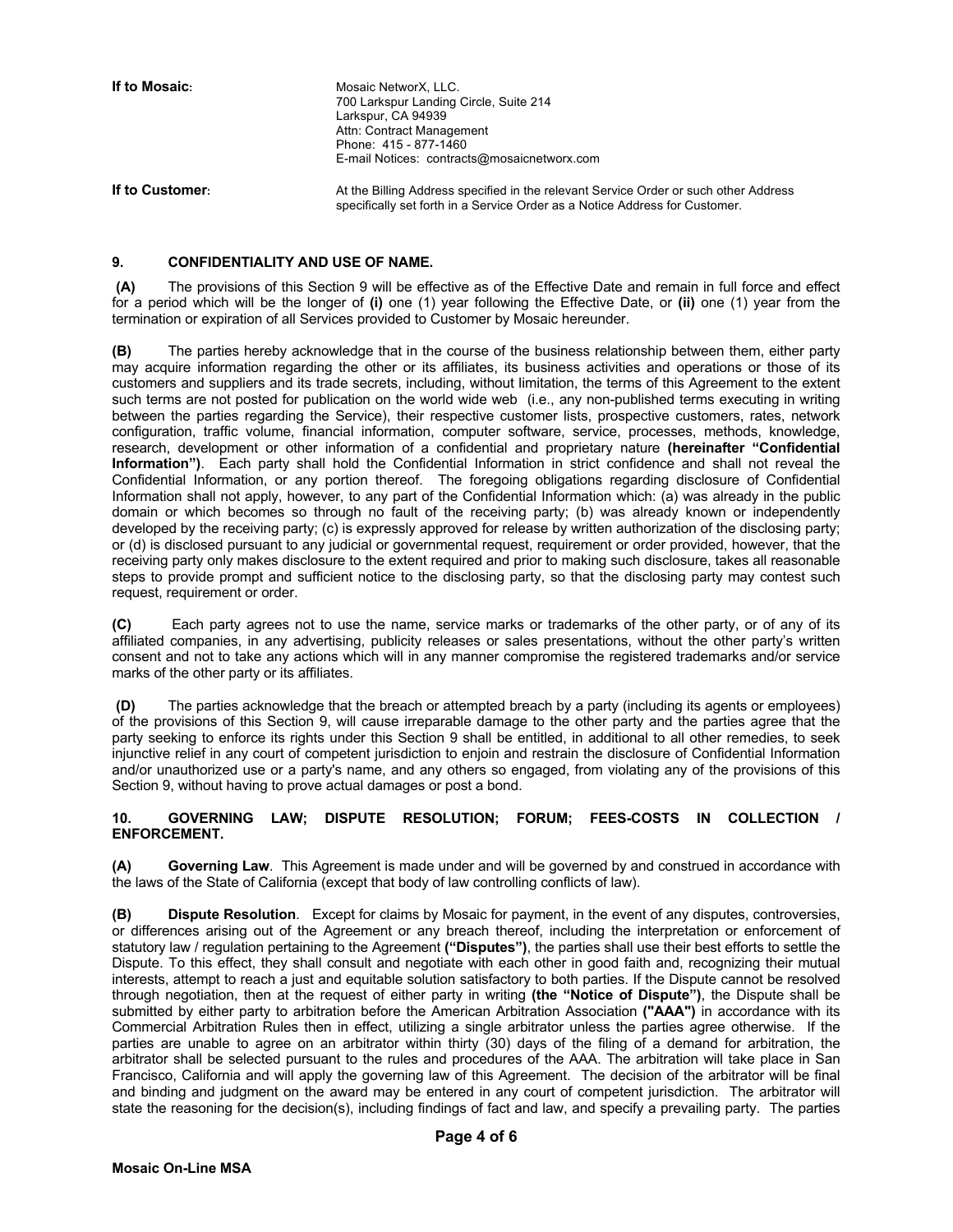shall share the cost of the arbitrator and the arbitration proceedings, but the prevailing party in the arbitration shall be entitled to have its own arbitration costs and expenses (including reasonable attorneys' fees) paid by the other party as part of final judgment. The parties agree that the arbitrator shall only have the power and authority to make awards and issue orders as expressly permitted herein and shall not, in any event, make any award that provides for punitive or exemplary damages.

**(C) Legal Forum.** Any legal action or proceeding with respect to the Agreement may be brought in the courts of California in and for the County of Marin or the United States of America for the Northern District of California. By execution of this MSA Customer and Mosaic submit to such jurisdiction, hereby expressly waiving whatever rights may correspond to either of them by reason of their present or future domicile, and each agrees to service by U.S. Mail at their Notice Address effective upon the earlier of actual receipt or seven (7) days following the date of posting.

**(D) Fees - Costs In Collection / Enforcement.** In any action for collection for payment due hereunder from Customer, Mosaic shall also have a claim to be awarded by the court in which the collection action is filed for its reasonable attorney's fees and costs incurred in such collection. If the prevailing party in an arbitration pursuant to Section 10(B) must obtain judicial enforcement of the arbitrator's award, then that party's reasonable attorney's fees and costs in obtaining such judicial enforcement shall be an additional claim to be awarded by the court in which the enforcement action is filed.

## **11. EXCLUSIVE REMEDIES**.

Except as otherwise specifically provided for herein, the remedies set forth in this Agreement comprise the exclusive remedies available to either party at law or in equity.

## **12. SUCCESSORS AND ASSIGNMENT.**

Customer will not assign this Agreement or any rights hereunder, without the prior written consent of Mosaic, which consent shall not be unreasonably denied or withheld, except that upon prior notice to Mosaic, Customer may assign or transfer this Agreement, in whole or in part, to an entity controlling, under common control with or controlled by Customer, without the consent of Mosaic. Subject to the foregoing, this Agreement shall be binding upon and inure to the benefit of the Parties and their respective successors or assigns.

## **13. INDEPENDENT PARTIES AND NON-EXCLUSIVITY.**

**(A) Independent Parties.** It is expressly understood that the parties are acting hereunder as independent contractors, and that under no circumstances shall any of the employees of one party be deemed to be employees of the other for any purpose. This Agreement shall not be construed as authority for either party to act on behalf of the other in any agency or other capacity, or to make commitments of any kind for the account of or on behalf of the other party, except to the extent and for the purposes expressly provided for herein.

**(B) Non-exclusive Dealing.** Nothing in this Agreement shall prevent either party from entering into similar arrangements with any other person or entity.

# **14. NO WAIVER.**

No term or provision of this Agreement shall be deemed waived and no breach or default shall be deemed excused unless such waiver or consent shall be in writing and signed by the party claimed to have waived or consented. Unless otherwise agree by the parties in writing, consent for waiver of or excuse for a breach or default by either party, whether express or implied, shall not constitute consent to, waiver of, or excuse for any different or subsequent breach or default.

### **15. SEVERABILITY.**

In the event any provision of this Agreement is held by a court of other tribunal of competent jurisdiction to be unenforceable, that provision will be enforced to the maximum extent permissible under applicable law and the other provisions of this Agreement will remain in full force and effect.

#### **16. GENERAL.**

Mosaic and Customer are from time to time collectively referred to herein as **"parties"** and individually as a **"party"**. Facsimile signatures on Service Orders shall be considered original signatures for the purposes of execution and enforcement of the rights and obligations described herein. Descriptive headings in this Agreement are for convenience only and shall not affect the construction of this Agreement. Words having well known technical or trade meanings shall be so construed, and all listing shall not be taken as exclusive, but shall include other items, whether